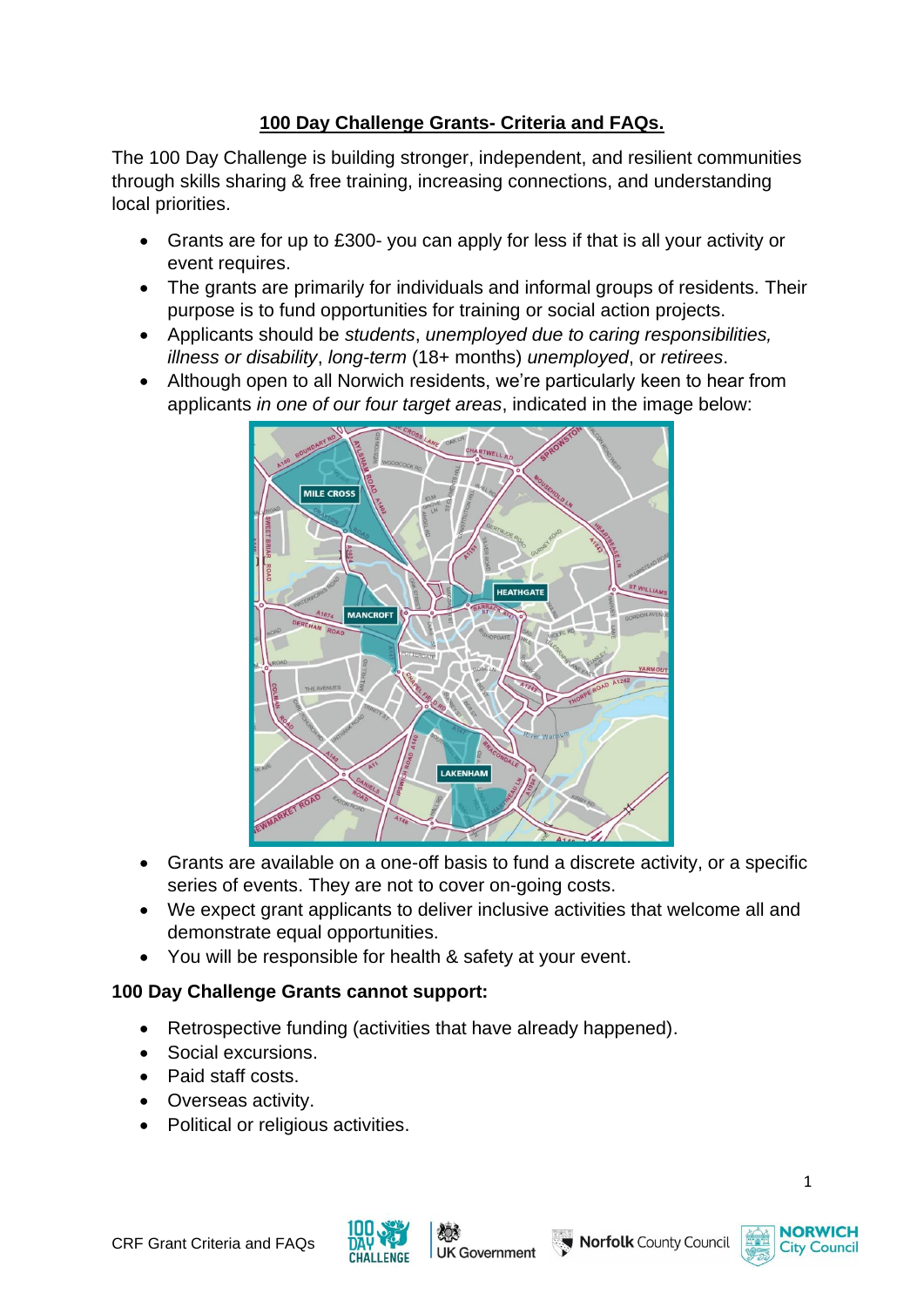• Organisational or running costs not directly related to the specific project activities.

## **Frequently Asked Questions**

## **What can a 100 Day Challenge grant be spent on?**

Grant money can be spent on anything you need to run an activity or event that aligns with the 100 Day Challenge's aforementioned aims. This could include equipment hire or purchase, venue hire, promotional materials and transport. Please note that some equipment is already available for free to hire for community events via Lumi, .

## **When do I need to get my application in by?**

All applications must be submitted by 31<sup>st</sup> May.

### **What if I don't have a bank account?**

We will try to be as flexible as possible to meet your needs and will consider alternative arrangements, including making a purchase on your behalf.

## **What if I need help completing the application form?**

If you would like to discuss an idea, have any queries while filling out this application or would like help filling out the form, email Kate Hicks from Voluntary Norfolk at [Kate.Hicks@voluntarynorfolk.org.uk,](mailto:Kate.Hicks@voluntarynorfolk.org.uk) or text/call them on 07918 174847.

#### **I'm worries I can't run the event on my own!**

Where there are applicants with similar ideas or from similar areas we can bring you together and help you develop your ideas collaboratively.

#### **Can several people apply for a grant each on the same project?**

Yes, if the project aligns with the 100 Day Challenge aims and reasonably requires more than one grant of up to £300, multiple applications to fund a larger scale project may be considered.

#### **Will I be asked to do lots of reporting?**

After the event we will ask you how it went and we will also need you to provide evidence of how the grant was spent (for example receipts and photos). We can help you to do this and will be there to support you through the process.

## **I don't live in one of the target areas, can I still apply?**

Unfortunately, we can only accept applications from those living in targeted in specific areas of Norwich and within certain demographics, as part of the specific aims of the 100 Day Challenge.

#### **How do I apply for a 100 Day Challenge Grant?**

We will ask you to complete an application form, which we can send you by either email or post. Please get in touch if you need help completing the form.